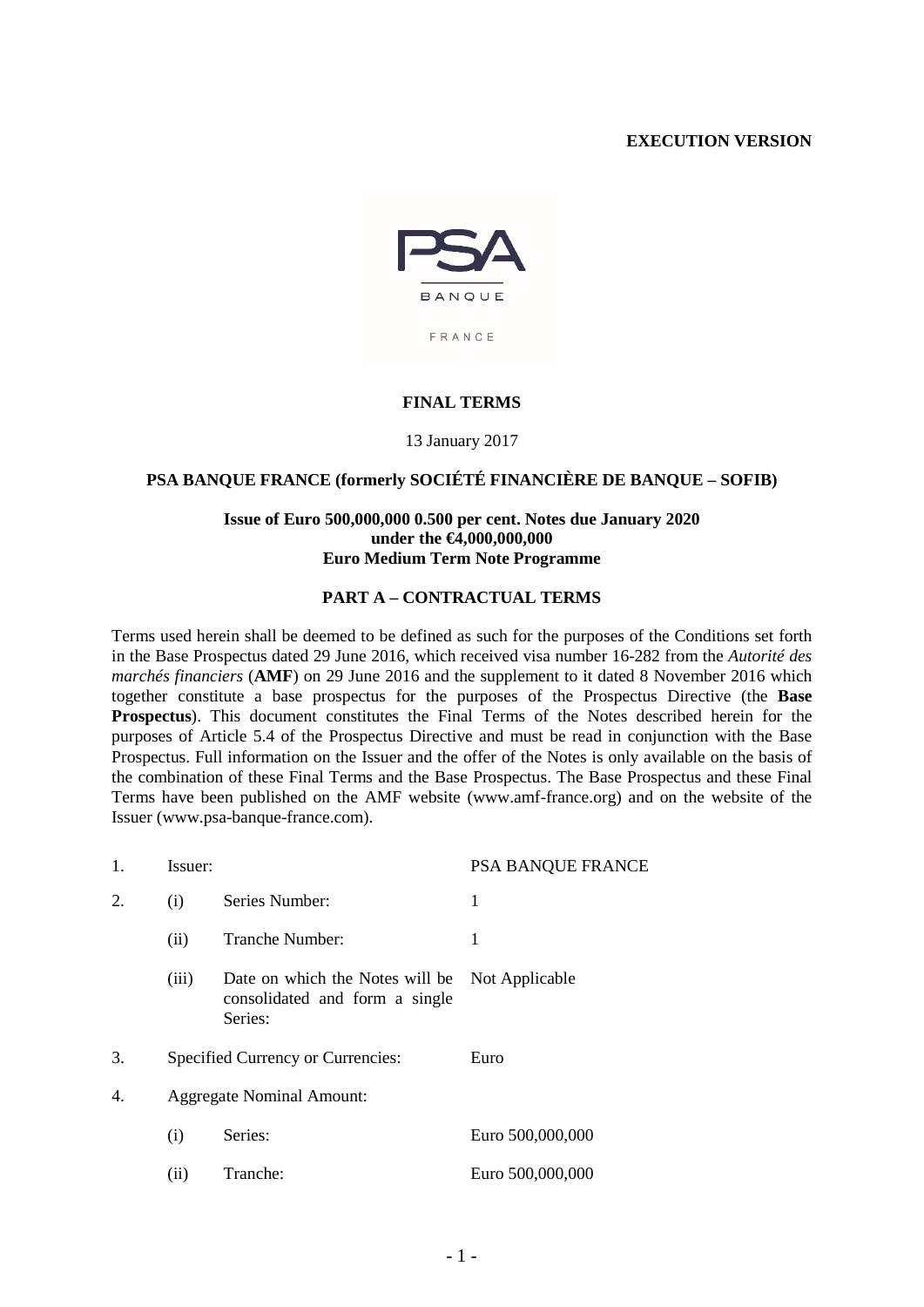| 5.  | <b>Issue Price:</b>                                                      |                                                                                                  | 99.751 per cent. of the Aggregate Nominal<br>Amount                                                                                                                                               |
|-----|--------------------------------------------------------------------------|--------------------------------------------------------------------------------------------------|---------------------------------------------------------------------------------------------------------------------------------------------------------------------------------------------------|
| 6.  | (i)                                                                      | <b>Specified Denominations:</b>                                                                  | Euro 100,000 and integral multiples of Euro<br>1,000 in excess thereof up to and including Euro<br>199,000. No Notes in definitive form will be<br>issued with a denomination above Euro 199,000. |
|     | (ii)                                                                     | Calculation Amount (in relation<br>to calculation of interest in<br>global form see Conditions): | Euro 1,000                                                                                                                                                                                        |
| 7.  | (i)                                                                      | <b>Issue Date:</b>                                                                               | 17 January 2017                                                                                                                                                                                   |
|     | (ii)                                                                     | <b>Interest Commencement Date:</b>                                                               | <b>Issue Date</b>                                                                                                                                                                                 |
| 8.  | <b>Maturity Date:</b>                                                    |                                                                                                  | 17 January 2020                                                                                                                                                                                   |
| 9.  | <b>Interest Basis:</b>                                                   |                                                                                                  | 0.500 per cent. per annum Fixed Rate<br>(see paragraph 14 below)                                                                                                                                  |
| 10. | <b>Redemption Basis:</b>                                                 |                                                                                                  | Subject to any purchase and cancellation or early<br>redemption, the Notes will be redeemed on the<br>Maturity Date at 100 per cent. of their nominal<br>amount                                   |
| 11. | Change of Interest Basis:                                                |                                                                                                  | Not Applicable                                                                                                                                                                                    |
| 12. | Put/Call Options:                                                        |                                                                                                  | Not Applicable                                                                                                                                                                                    |
| 13. | Date(s) of corporate authorisation(s) for<br>issuance of Notes obtained: |                                                                                                  | Resolution of the Board of Directors (Conseil<br>d'administration) of the Issuer dated 1 June 2016<br>and Décision d'émission d'obligations dated 4<br>January 2017                               |

# **PROVISIONS RELATING TO INTEREST (IF ANY) PAYABLE**

<span id="page-1-0"></span>

| 14. | <b>Fixed Rate Note Provisions</b> |                                                                                          | Applicable                                                                                                        |  |
|-----|-----------------------------------|------------------------------------------------------------------------------------------|-------------------------------------------------------------------------------------------------------------------|--|
|     | (i)                               | $Rate(s)$ of Interest:                                                                   | 0.500 per cent. per annum payable in arrear on<br>each Interest Payment Date                                      |  |
|     | (ii)                              | Interest Payment Date(s):                                                                | 17 January in each year from and including 17<br>January 2018 and up to and including the<br><b>Maturity Date</b> |  |
|     | (iii)                             | Notes in definitive form (and in<br>relation to Notes in global form<br>see Conditions): | Fixed Coupon Amount(s) for Euro 5.00 per Calculation Amount                                                       |  |
|     | (iv)                              | Broken Amount(s) for Notes in Not Applicable<br>definitive form (and in relation to      |                                                                                                                   |  |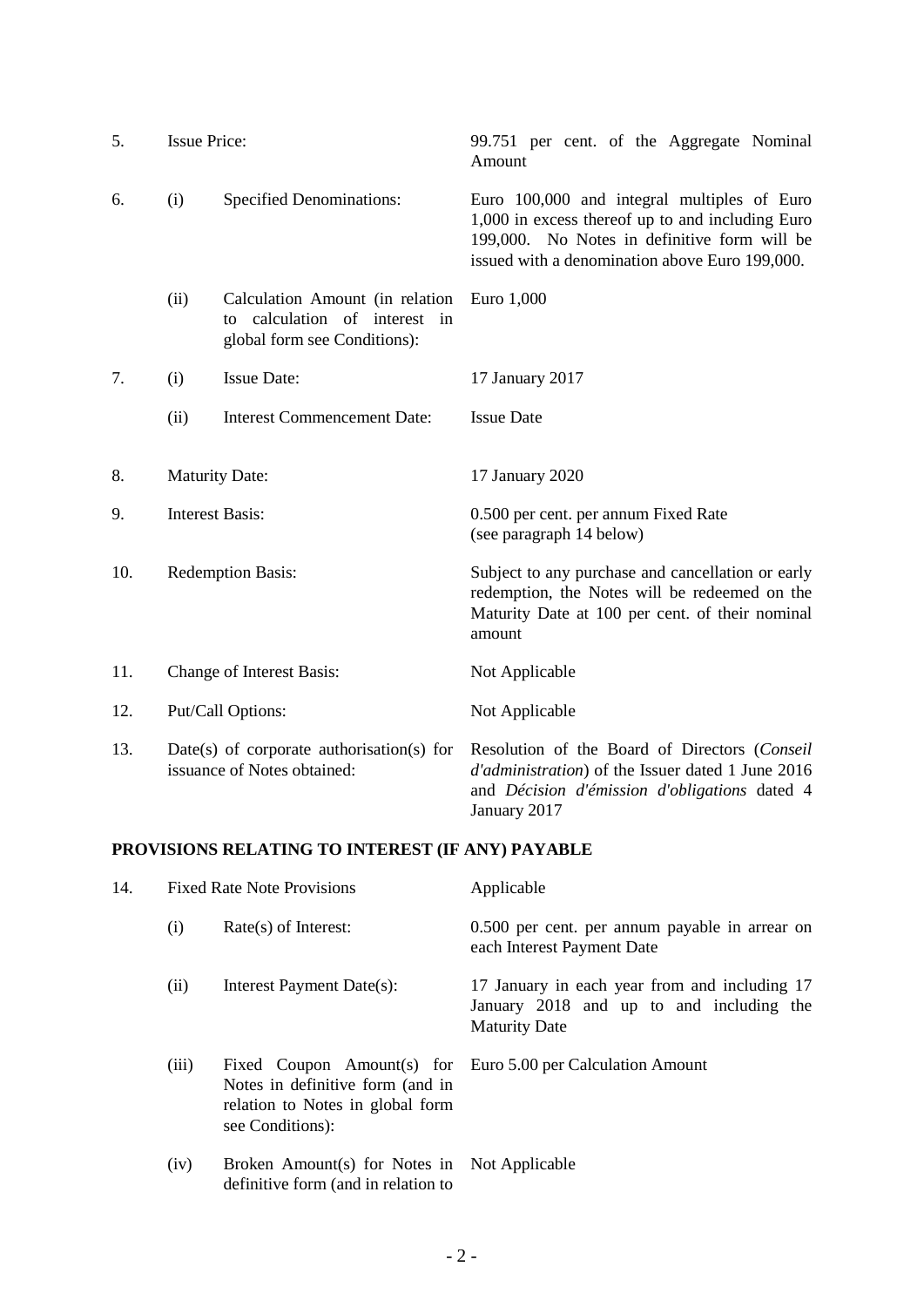|     |                                      | Notes in global form<br>see<br>Conditions): |                         |
|-----|--------------------------------------|---------------------------------------------|-------------------------|
|     | (v)                                  | Day Count Fraction:                         | Actual/Actual (ICMA)    |
|     | (v <sub>i</sub> )                    | Determination Date(s):                      | 17 January in each year |
| 15. | <b>Floating Rate Note Provisions</b> |                                             | Not Applicable          |
| 16. |                                      | <b>Zero Coupon Note Provisions</b>          | Not Applicable          |

# **PROVISIONS RELATING TO REDEMPTION**

| 17. | Notice periods for Condition 6.2– Minimum period: 30 days<br>Redemption for taxation reasons:                                                                                                                     | Maximum period: 60 days           |
|-----|-------------------------------------------------------------------------------------------------------------------------------------------------------------------------------------------------------------------|-----------------------------------|
| 18. | Issuer Call:                                                                                                                                                                                                      | Not Applicable                    |
| 19. | <b>Investor Put:</b>                                                                                                                                                                                              | Not Applicable                    |
| 20. | <b>Final Redemption Amount:</b>                                                                                                                                                                                   | Euro 1,000 per Calculation Amount |
| 21. | Early Redemption Amount payable per Euro 1,000 per Calculation Amount<br>Calculation<br>Amount<br>payable<br><sub>on</sub><br>redemption for taxation reasons or on<br>event of default or other early redemption |                                   |

# **GENERAL PROVISIONS APPLICABLE TO THE NOTES**

and/or the method of calculating the same (if required or if different from that

set out in the Conditions):

| 22. | Form of Notes: |
|-----|----------------|
|-----|----------------|

|     | $\left( 1\right)$                                                   | Form:            | Temporary Global Note exchangeable for a<br>Permanent Global Note which is exchangeable<br>for Definitive Notes only upon an Exchange<br>Event |
|-----|---------------------------------------------------------------------|------------------|------------------------------------------------------------------------------------------------------------------------------------------------|
|     | (ii)                                                                | New Global Note: | Yes                                                                                                                                            |
| 23. | Additional Financial Centre(s):                                     |                  | Not Applicable                                                                                                                                 |
| 24. | Talons for future Coupons to be attached No<br>to Definitive Notes: |                  |                                                                                                                                                |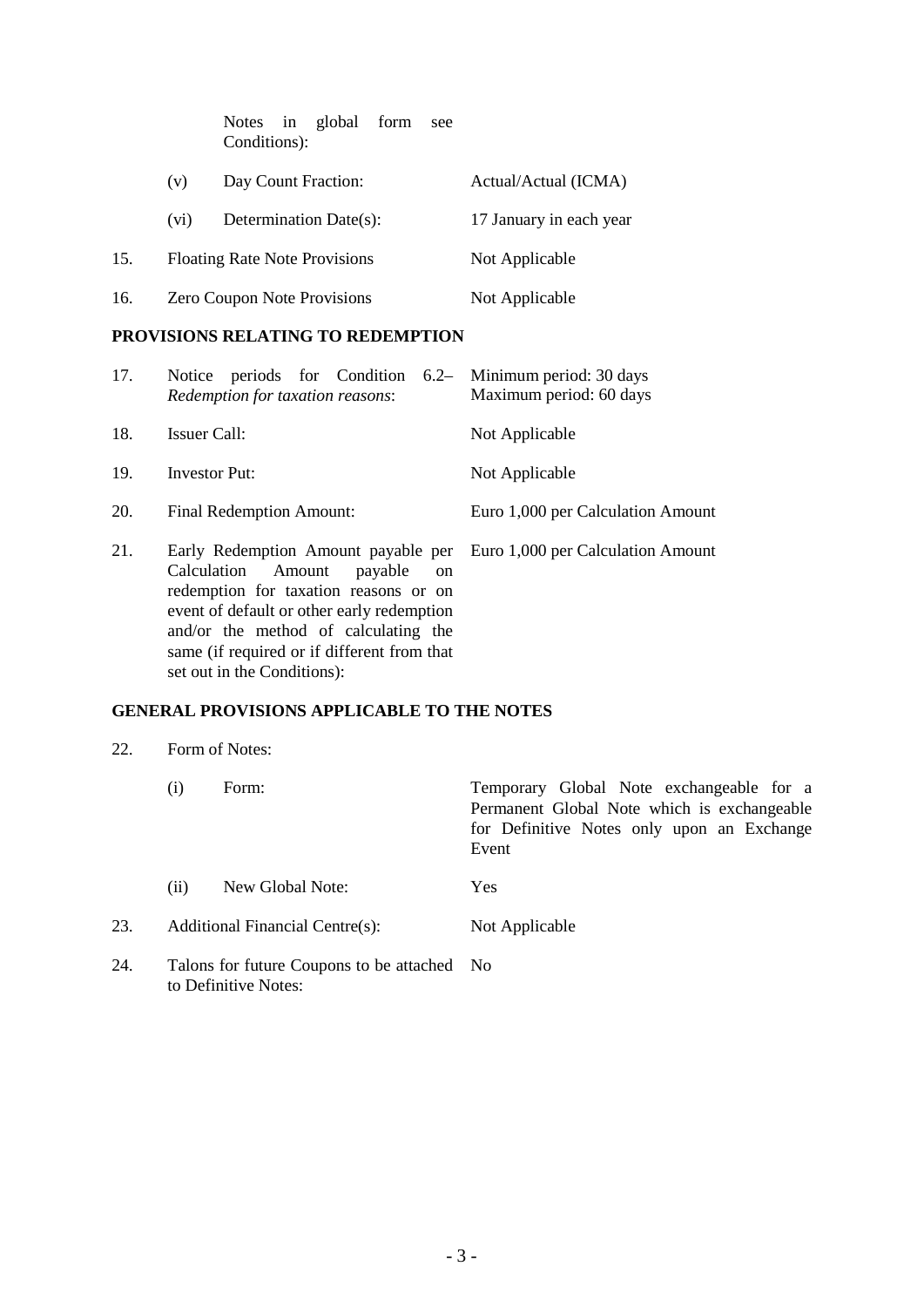Signed on behalf of PSA BANQUE FRANCE:

 $\phi$ By: .......  $C \cdot B$ o NNET

A. BANOINELLI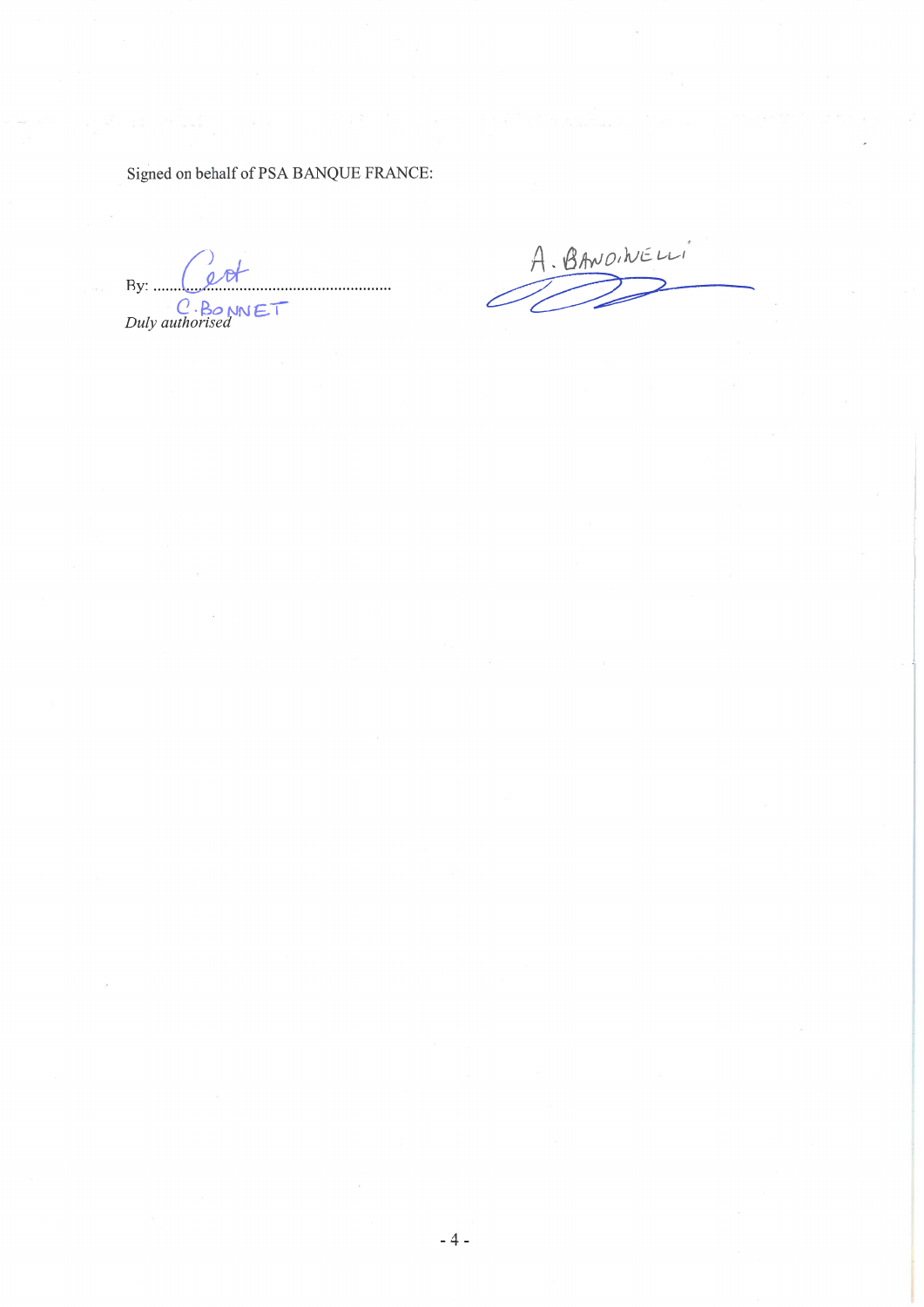#### **PART B – OTHER INFORMATION**

### **1. LISTING AND ADMISSION TO TRADING**

| (i)  | Listing and Admission to trading                                                        | Application has been made by the Issuer (or on<br>its behalf) for the Notes to be admitted to trading<br>on the regulated market and to listing on<br>Euronext Paris S.A. with effect from 17 January<br>2017. |
|------|-----------------------------------------------------------------------------------------|----------------------------------------------------------------------------------------------------------------------------------------------------------------------------------------------------------------|
| (ii) | Estimate of total expenses related Euro 3,100 (listing fee)<br>to admission to trading: |                                                                                                                                                                                                                |

# **2. RATINGS**

Ratings: The Notes to be issued are expected to be rated:

Baa2 (positive outlook) by Moody's Investors Service Limited (**Moody's)***.* 

The above credit rating will be treated for the purposes of Regulation (EC) No 1060/2009 (as amended) on credit rating agencies (the **CRA Regulation**) as having been issued by Moody's. Moody's is established in the European Union and is registered under the CRA Regulation

### **3. INTERESTS OF NATURAL AND LEGAL PERSONS INVOLVED IN THE ISSUE**

Save for any fees payable to the Managers, so far as the Issuer is aware, no person involved in the issue of the Notes has an interest material to the offer. The Managers and their affiliates have engaged, and may in the future engage, in investment banking and/or commercial banking transactions with, and may perform other services for, the Issuer and its affiliates in the ordinary course of business.

# **4. YIELD (***FIXED RATE NOTES ONLY***)**

Indication of yield: 0.584

The yield is calculated at the Issue Date on the basis of the Issue Price. It is not an indication of future yield.

# **5. OPERATIONAL INFORMATION**

| (i)  | ISIN:        | XS1548539441 |
|------|--------------|--------------|
| (ii) | Common Code: | 154853944    |